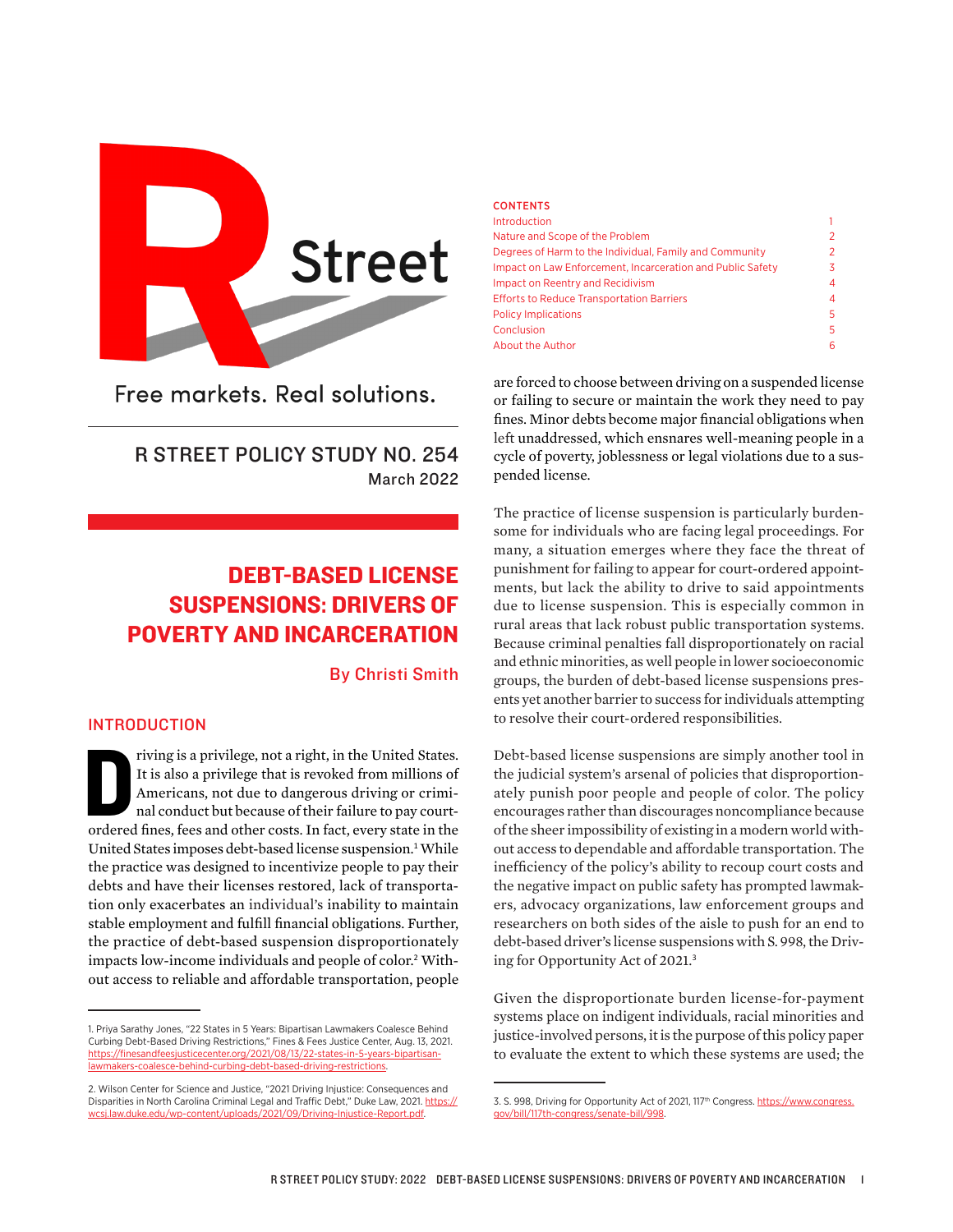degree to which the practice unduly harms individuals, families and communities; and the impact of enforcement on incarceration and recidivism rates. This assessment will also include the identification of alternative methods of transportation and existing programs designed to overcome the challenge of transportation with a suspended license. This paper suggests improved policies for debt collection and for providing more effective methods of transportation to individuals subjected to a license suspension.

#### NATURE AND SCOPE OF THE PROBLEM

In the United States, reliable transportation is necessary for basic survival. In fact, in *Bell v. Berson* (1971), the U.S. Supreme Court noted that "research has consistently found that having a valid driver's license can be crucial to individuals' ability to maintain a job, pursue educational opportunities, and care for families."<sup>4</sup> For those reasons, some due process protections are required when an individual's privileges are subject to suspension. While a driver's license can be suspended as a result of a criminal conviction for a drivingrelated offense like reckless driving, vehicular homicide or driving under the influence, as well as for certain drug convictions, approximately 90 percent of licenses are suspended for non-driving-related reasons.<sup>5</sup>

Today, an estimated 11 million Americans have had their driving privileges suspended for nonpayment of fines and fees, thereby jeopardizing their ability to provide for themselves and their families.<sup>6</sup> Forty-three states and the District of Columbia compel an individual to resolve their court debt by suspending their driver's license, often indefinitely.<sup>7</sup> Most states are not required to determine a person's ability to pay, and many impose the license suspension as a mandatory consequence of unaddressed government debt.<sup>8</sup>

Despite the policy's lack of efficacy, the use of debt-driven license suspensions is so popular that it has been dubbed, "the most valuable tool available to the municipal courts for inducing payment on past due accounts."<sup>9</sup> Because driver's

5. Emma B. Sartin et al., "Impacts of Non-Driving Related License Suspensions on Quality of Life: a Qualitative Study," *Applied Research in Quality of Life* (Jan. 6, 2022), pp. 1-17. [https://doi.org/10.1007/s11482-021-10027-7.](https://doi.org/10.1007/s11482-021-10027-7)

6. "Sens. Coons, Wicker Re-Introduce the Driving for Opportunity Act," Free to Drive, March 25, 2021. https://www.freetodrive.org/2021/03/25/sens-coons-wicker-re-introduce-the-driving-for-opportunity-act/#page-content.

7. Dana DiFillippo, "The poverty penalty: Should states suspend driver's licenses for court scofflaws?," *WHYY*, Nov. 27, 2017. [https://whyy.org/articles/poverty-penalty](https://whyy.org/articles/poverty-penalty-states-suspend-drivers-licenses-court-scofflaws)[states-suspend-drivers-licenses-court-scofflaws.](https://whyy.org/articles/poverty-penalty-states-suspend-drivers-licenses-court-scofflaws)

8. Danielle Conley and Ariel Levinson-Waldman, "Discriminatory Driver's License Suspension Schemes," American Constitution Society, March 2019. [https://www.acslaw.](https://www.acslaw.org/wp-content/uploads/2019/03/License-Suspension-Issue-Brief-Final.pdf) [org/wp-content/uploads/2019/03/License-Suspension-Issue-Brief-Final.pdf.](https://www.acslaw.org/wp-content/uploads/2019/03/License-Suspension-Issue-Brief-Final.pdf)

licenses are issued at the state level and states rarely collect debt data, it is difficult to accurately assess how much money is owed. However, researchers estimate that tens of billions of dollars are owed in court-imposed fines and fees across the nation, which compromises employment, housing, public assistance and voting rights if an individual is unable to pay.<sup>10</sup> The inability to pay results in substantial amounts of uncollected government debt. For example, in California, there is approximately \$10 billion in uncollected, courtordered debt.<sup>11</sup> The policy's inability to collect debt or curb the act of continuing to drive while subjected to a license suspension has prompted a bipartisan effort from more than 22 states, the District of Columbia and the federal government to reform or ban the practice of suspending driver's licenses for the collection of government debt.<sup>12</sup>

### DEGREES OF HARM TO THE INDIVIDUAL, FAMILY AND COMMUNITY

Beyond the basic inability to get to work, school, grocery stores or worship services, research shows that the practice of suspending driving privileges for non-traffic-related purposes produces a cascade of social harms for the individual, the economy and the police and courts responsible for enforcing violations.<sup>13</sup> For example, many occupations require a driver's license as a condition of employment.<sup>14</sup> So individuals who do not possess a valid driver's license are often unemployed or underemployed, thereby reducing their ability to satisfy repayment and contribute to the general economy. In one study, 80 percent of survey respondents indicated that they lacked access to or were unqualified for employment because of a suspended license; 42 percent of respondents in a New Jersey sample reported that they lost a job after their license was suspended; and 88 percent of those who were able to secure a new job reported a loss of income.<sup>15</sup> Unemployment and underemployment translate to fewer dollars returning to the general community, which depresses local economies.<sup>16</sup>

<sup>4.</sup> *Bell v. Burson*, 402 U.S. 535, United States Supreme Court, May 24, 1971.

<sup>9.</sup> ACLU Research Report, "Reckless Lawmaking: How Debt-Based Driver's License Suspension Laws Impose Harm and Waste Resources," American Civil Liberties Union, 2021. [https://www.aclu.org/sites/default/files/field\\_document/reckless\\_lawmak](https://www.aclu.org/sites/default/files/field_document/reckless_lawmaking_aclu_final_4.19.21.pdf)[ing\\_aclu\\_final\\_4.19.21.pdf.](https://www.aclu.org/sites/default/files/field_document/reckless_lawmaking_aclu_final_4.19.21.pdf)

<sup>10.</sup> Wilson Center for Science and Justice. [https://wcsj.law.duke.edu/wp-content/](https://wcsj.law.duke.edu/wp-content/uploads/2021/09/Driving-Injustice-Report.pdf) [uploads/2021/09/Driving-Injustice-Report.pdf.](https://wcsj.law.duke.edu/wp-content/uploads/2021/09/Driving-Injustice-Report.pdf)

<sup>11.</sup> Jessica Eaglin, "Driver's License Suspensions Perpetuate the Challenges of Criminal Justice Debt," Brennan Center for Justice, April 30, 2015. [https://www.brennancenter.](https://www.brennancenter.org/our-work/analysis-opinion/drivers-license-suspensions-perpetuate-challenges-criminal-justice-debt) [org/our-work/analysis-opinion/drivers-license-suspensions-perpetuate-challenges](https://www.brennancenter.org/our-work/analysis-opinion/drivers-license-suspensions-perpetuate-challenges-criminal-justice-debt)[criminal-justice-debt.](https://www.brennancenter.org/our-work/analysis-opinion/drivers-license-suspensions-perpetuate-challenges-criminal-justice-debt)

<sup>12.</sup> Jones. [https://finesandfeesjusticecenter.org/2021/08/13/22-states-in-5-years](https://finesandfeesjusticecenter.org/2021/08/13/22-states-in-5-years-bipartisan-lawmakers-coalesce-behind-curbing-debt-based-driving-restriction)[bipartisan-lawmakers-coalesce-behind-curbing-debt-based-driving-restriction.](https://finesandfeesjusticecenter.org/2021/08/13/22-states-in-5-years-bipartisan-lawmakers-coalesce-behind-curbing-debt-based-driving-restriction)

<sup>13.</sup> See, e.g., ACLU Research Report. [https://www.aclu.org/sites/default/files/field\\_](https://www.aclu.org/sites/default/files/field_document/reckless_lawmaking_aclu_final_4.19.21.pdf) [document/reckless\\_lawmaking\\_aclu\\_final\\_4.19.21.pdf](https://www.aclu.org/sites/default/files/field_document/reckless_lawmaking_aclu_final_4.19.21.pdf)

<sup>14.</sup> Conley and Levinson-Waldman. [https://www.acslaw.org/wp-content/](https://www.acslaw.org/wp-content/uploads/2019/03/License-Suspension-Issue-Brief-Final.pdf) [uploads/2019/03/License-Suspension-Issue-Brief-Final.pdf](https://www.acslaw.org/wp-content/uploads/2019/03/License-Suspension-Issue-Brief-Final.pdf).

<sup>15. &</sup>quot;The Fiscal Impact of Debt-Based Driver's License Suspensions," Civil Rights Corps, last accessed March 30, 2022. [https://civilrightscorps.org/wp-content/uploads](https://civilrightscorps.org/wp-content/uploads/2021/10/7QZT9ZsRTT6YYwgICeYQ.pdf) [/2021/10/7QZT9ZsRTT6YYwgICeYQ.pdf](https://civilrightscorps.org/wp-content/uploads/2021/10/7QZT9ZsRTT6YYwgICeYQ.pdf).

<sup>16.</sup> Ibid.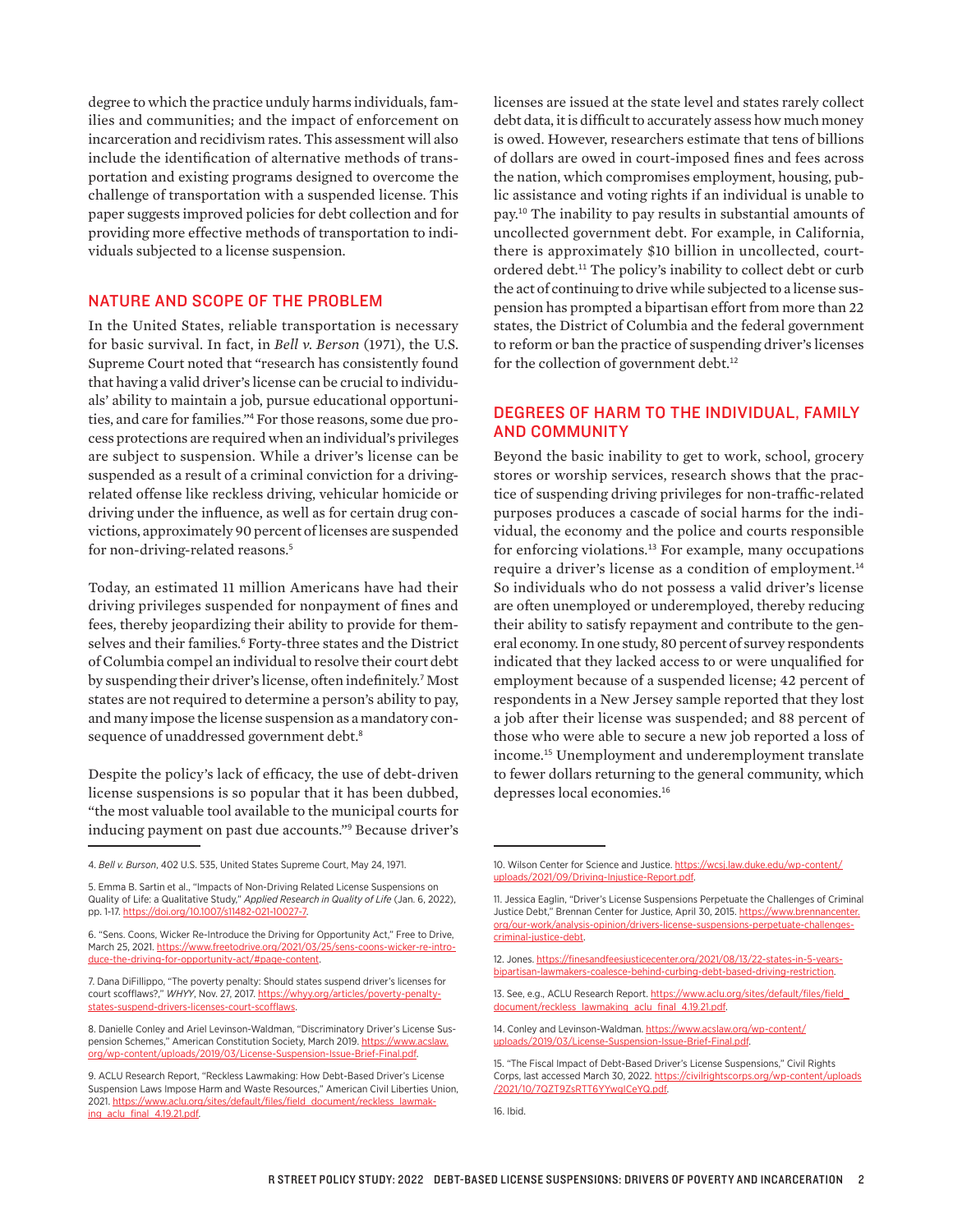In addition to negatively impacting employment, earning potential and the local economy, debt-based suspension produces long-term disruptions on individual and familial stability. People remain in a perpetual state of punishment that impacts nearly every facet of their lives. In a qualitative review of the impact of non-driving-related license suspensions on an individual's quality of life, researchers found that people with a suspended license experience isolation, loss of autonomy in the completion of daily activities, health issues (mental health and substance abuse) and compromised social and community relationships.<sup>17</sup> These concerns, along with the fiscal and social costs, are fully articulated in a report by the American Civil Liberties Union (ACLU).<sup>18</sup> Decreased functionality under the physical and emotional load of being unable to drive displaces the burden from the individual to their family, friends, health care providers and the community.

#### IMPACT ON LAW ENFORCEMENT, INCARCERA-TION AND PUBLIC SAFETY

The substantial burden of having a suspended license, particularly in rural areas that lack public transportation or reliable alternatives, drives people into the criminal justice system and reduces public safety. Research from multiple respected research institutions among others, provide ample evidence that the high cost of enforcing license suspensions comes at the expense of the individual, the local economy and the safety of the community.<sup>19</sup>

According to one report, almost half of the sample group of those with suspended licenses were arrested at least once for failure to pay or for failure to appear in court: "amounts of the original fines and fees ranged from \$30 to \$800. After accounting for the additional fines and fees and increased insurance premiums the total amounts owed ranged from \$200 to \$9,000."<sup>20</sup> Continued violations of driving under suspension increase the penalties while also exacerbating the barriers to reconciling the original and subsequent debt. This results in a vicious cycle of wasted law enforcement and court resources and unnecessary incarceration.

The time spent enforcing non-traffic-related suspensions, including filing paperwork, awaiting a tow, transporting an individual to jail and appearing in court is time lost on performing critically needed public safety and traffic-enforce-

ment functions.<sup>21</sup> A 2018 study found that cities that relied on law enforcement for debt-collection-related revenue generation had lower rates of violent and property crime clearance.<sup>22</sup> Prioritizing court debt collection over more serious matters compromises public safety by allowing offenders to remain at large and capable of continued criminal activity.

Enforcement of license suspensions and the collection of government debt also increase opportunities for dangerous interactions between police and the community. Officers are easily able to determine if a driver has a suspended license or unpaid fines and fees by using a license plate reader, which increases police contacts solely for the purpose of debt collection.<sup>23</sup> At best, these contacts result in additional fees; at worst, they result in violent encounters, as was the case for Daunte Wright and Michael Dial, whose unpaid fines cost them their lives.<sup>24</sup> The heightened concern over volatile pretextual car stops for secondary law violations has prompted some police departments to ban the practice.<sup>25</sup>

In addition to the aforementioned negative impacts on individuals, communities and law enforcement agencies, critics of debt-based license suspensions assert that the practice may be functioning in ways that "perpetuates systemic racism and classism."<sup>26</sup> Various civil rights groups argue that the policy penalizes poverty, making the practice the subject of constitutional debate. Specifically, the ACLU asserts that "the system of fines and fees is inextricably linked to overpolicing, criminalization, and mass incarceration."<sup>27</sup> In 2015, the U.S. Department of Justice Civil Rights Division urged state and local authorities to stop using license suspensions as a debt collection tool because of the harm the policy and practice causes to individuals and families.<sup>28</sup> Further, the Ferguson Report found that the practice of enforcing violations for driving under suspension was viewed as a revenue generator for the local police department, resulting in racial biases and community distrust.<sup>29</sup> Another recent report notes

<sup>17.</sup> Sartin et al. [https://link.springer.com/article/10.1007/s11482-021-10027-7.](https://link.springer.com/article/10.1007/s11482-021-10027-7)

<sup>18.</sup> ACLU Research Report. [https://www.aclu.org/sites/default/files/field\\_document/](https://www.aclu.org/sites/default/files/field_document/reckless_lawmaking_aclu_final_4.19.21.pdf) [reckless\\_lawmaking\\_aclu\\_final\\_4.19.21.pdf.](https://www.aclu.org/sites/default/files/field_document/reckless_lawmaking_aclu_final_4.19.21.pdf)

<sup>19.</sup> Joshua Aiken, "Reinstating Common Sense: How driver's license suspensions for drug offenses unrelated to driving are falling out of favor," Prison Policy Initiative, Dec. 12, 2016. [https://www.prisonpolicy.org/driving/national.html.](https://www.prisonpolicy.org/driving/national.html)

<sup>20.</sup> ACLU Research Report, p. 19. [https://www.aclu.org/sites/default/files/field\\_docu](https://www.aclu.org/sites/default/files/field_document/reckless_lawmaking_aclu_final_4.19.21.pdf)[ment/reckless\\_lawmaking\\_aclu\\_final\\_4.19.21.pdf.](https://www.aclu.org/sites/default/files/field_document/reckless_lawmaking_aclu_final_4.19.21.pdf)

<sup>21.</sup> Rebecca Goldstein et al., "Exploitative Revenues, Law Enforcement, and the Quality of Government Service," Urban Affairs Review 56:1 (2020), pp. 5-31. [https://jour](https://journals.sagepub.com/doi/pdf/10.1177/1078087418791775)[nals.sagepub.com/doi/pdf/10.1177/1078087418791775](https://journals.sagepub.com/doi/pdf/10.1177/1078087418791775).

<sup>22.</sup> Ibid.

<sup>23.</sup> Michelle Borbon, "New ACLU Report Finds Debt-Based Driver's License Suspension Laws Impose Harm and Waste Resources," American Civil Liberties Union, April 27, 2021. [https://www.aclu.org/news/criminal-law-reform/new-aclu-report-finds](https://www.aclu.org/news/criminal-law-reform/new-aclu-report-finds-debt-based-drivers-license-suspension-laws-impose-harm-and-waste-resources)[debt-based-drivers-license-suspension-laws-impose-harm-and-waste-resources](https://www.aclu.org/news/criminal-law-reform/new-aclu-report-finds-debt-based-drivers-license-suspension-laws-impose-harm-and-waste-resources).

<sup>24.</sup> Ibid.

<sup>25.</sup> Ibid.

<sup>26.</sup> ACLU Research Report. [https://www.aclu.org/sites/default/files/field\\_document/](https://www.aclu.org/sites/default/files/field_document/reckless_lawmaking_aclu_final_4.19.21.pdf) [reckless\\_lawmaking\\_aclu\\_final\\_4.19.21.pdf](https://www.aclu.org/sites/default/files/field_document/reckless_lawmaking_aclu_final_4.19.21.pdf).

<sup>27.</sup> Ibid., p. 10.

<sup>28.</sup> Civil Rights Division, "Investigation of the Ferguson Police Department," United States Department of Justice, March 4, 2015. [https://www.justice.gov/sites/default/](https://www.justice.gov/sites/default/files/opa/press-releases/attachments/2015/03/04/ferguson_police_department_report.pdf) [files/opa/press-releases/attachments/2015/03/04/ferguson\\_police\\_department\\_](https://www.justice.gov/sites/default/files/opa/press-releases/attachments/2015/03/04/ferguson_police_department_report.pdf) [report.pdf](https://www.justice.gov/sites/default/files/opa/press-releases/attachments/2015/03/04/ferguson_police_department_report.pdf).

<sup>29.</sup> Ibid.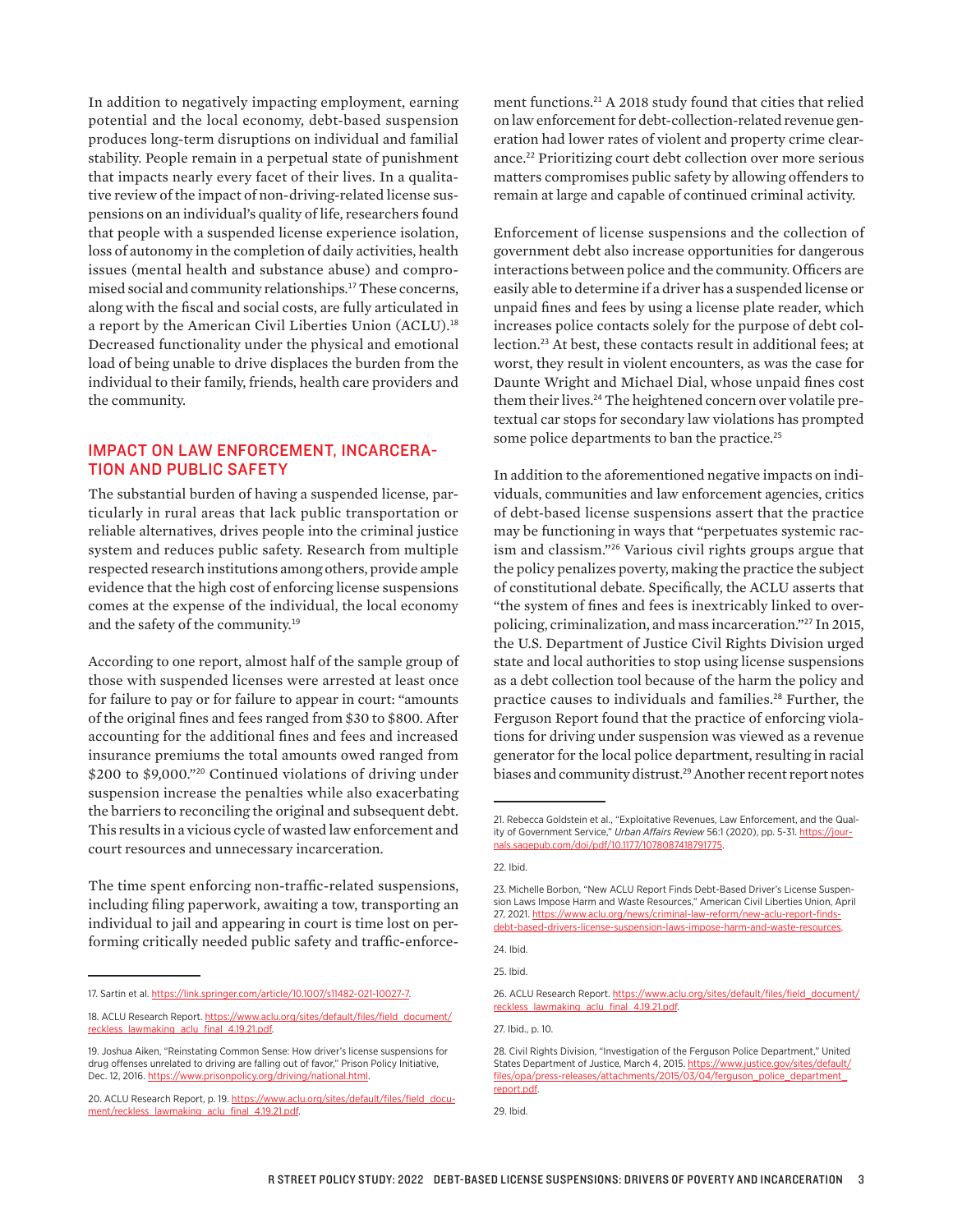that this lack of trust is a major driver of gun violence in the United States.<sup>30</sup>

#### IMPACT ON REENTRY AND RECIDIVISM

It is clear that debt-based license suspensions generate persistent challenges to employment and to the economic and social life of otherwise law-abiding citizens. But, for the roughly 4.35 million adults on probation, parole or community supervision and for the millions of people facing criminal charges, the practice is a double-edged sword that could position them to face incarceration whether complying with the license suspension or not.<sup>31</sup>

Because of this dual threat of incarceration, transportation has been identified as a major barrier to successful reentry. In a meta-synthesis of transportation-related barriers, researchers found that reentrants often rely on social supports and public transportation to connect them with rehabilitative services and appointments with probation and parole officers, but these transportation alternatives are often unreliable, inconsistent or unavailable in rural areas.<sup>32</sup>

Transportation barriers disproportionately impact women and racial and ethnic minorities. In a review of 11 transportation-barrier studies, African Americans were overrepresented, constituting 68 percent of those impacted, while 27 percent of the study participants identified as white.<sup>33</sup> Respondents indicated that transportation inefficiency threatened their ability to meet their obligations, was too costly and exacerbated vulnerabilities for women. Even when public transit is available, women report feeling unsafe using public transportation at night, especially those who do shift work.<sup>34</sup> From this lens, it is unsurprising that 75 percent of people who have a debt-based license suspension continue to drive.<sup>35</sup>

Individuals who continue to drive on a suspended license are frequently known to local law enforcement, making them a target for over-policing. This results in an endless

cycle of escalating consequences and the pervasive threat of incarceration for driving while suspended (often to comply with court-ordered responsibilities) or noncompliance with court obligations at the expense of abiding by the license suspension.

The ability of probation and parole officers to add nonpayment of costs to a host of other technical allegations of noncompliance, like failure to report as directed, failure to attend treatment and failure to maintain stable employment—all of which may be attributed to a lack of transportation and inability to pay—presents a stronger case for supervision revocation and a return to jail.<sup>36</sup> In fact, the strongest predictor of recidivism is poverty.<sup>37</sup> Advocates for reform contend that these technical violations of community supervision are driving mass incarceration in local jails.<sup>38</sup> Because people found in violation are frequently sanctioned with jail time, which is more expensive and more disruptive to future compliance than community-based alternatives, lawmakers and justice professionals are increasingly pushing for the passage of S. 998, the Driving for Opportunity Act of 2021, which would provide grants to states that do not suspend, revoke or refuse to renew a person's driver's license based on their failure to pay a civil or criminal fine or fee.<sup>39</sup> The proposed legislation, which enjoys bipartisan support, rightfully recognizes that debt-based license suspensions make it exceedingly difficult, if not wholly impossible, for individuals to comply with both the license suspension and courtordered obligations.

#### EFFORTS TO REDUCE TRANSPORTATION BARRIERS

Key findings from a recent report indicate that debt-based license suspensions are costly and inefficient in generating revenue.40 Moreover, they reduce people's access to rehabilitative services and they do not improve public safety. Recommendations for reducing transportation-related barriers include increasing and altering existing public transportation options, particularly in rural areas.<sup>41</sup> Given the cost and

<sup>30.</sup> Abené Clayton, "Distrust of police is major driver of US gun violence, report warns," *The Guardian*, Jan. 21, 2020. [https://www.theguardian.com/us-news/2020/](https://www.theguardian.com/us-news/2020/jan/21/police-gun-violence-trust-report) [jan/21/police-gun-violence-trust-report](https://www.theguardian.com/us-news/2020/jan/21/police-gun-violence-trust-report).

<sup>31.</sup> Barbara Oudekerk and Danielle Kaeble, "Probation and Parole in the United States, 2019," Bureau of Justice Statistics, July 2021. [https://bjs.ojp.gov/sites/g/files/xyck](https://bjs.ojp.gov/sites/g/files/xyckuh236/files/media/document/ppus19.pdf)[uh236/files/media/document/ppus19.pdf](https://bjs.ojp.gov/sites/g/files/xyckuh236/files/media/document/ppus19.pdf).

<sup>32.</sup> Anne Nordberg et al., "Transportation Barriers to Successful Reentry among Returning Citizens: A Qualitative Interpretive Meta-synthesis," *The Prison Journal* 10:4 (July 2 2021), pp. 488-506. https://journals.sagepub.com/doi/ abs/10.1177/00328855211029894.

<sup>33.</sup> Ania McDonnell, "Addressing Gender Disparities in Transportation," The Gender Policy Report, July 24, 2019. [https://genderpolicyreport.umn.edu/addressing-gender](https://genderpolicyreport.umn.edu/addressing-gender-disparities-in-transportation)[disparities-in-transportation](https://genderpolicyreport.umn.edu/addressing-gender-disparities-in-transportation).

<sup>34.</sup> Ibid.

<sup>35.</sup> American Association of Motor Vehicle Administrators, "Best Practices Guide to Reducing Suspended Drivers," Fines & Fees Justice Center, Feb. 20, 2013. [https://](https://finesandfeesjusticecenter.org/articles/best-practices-guide-to-reducing-suspended-drivers) [finesandfeesjusticecenter.org/articles/best-practices-guide-to-reducing-suspended](https://finesandfeesjusticecenter.org/articles/best-practices-guide-to-reducing-suspended-drivers)[drivers.](https://finesandfeesjusticecenter.org/articles/best-practices-guide-to-reducing-suspended-drivers)

<sup>36.</sup> Sharon Brett et al., "Paying on Probation: How Financial Sanctions Intersect with Probation to Target, Trap, and Punish People Who Cannot Pay," Criminal Justice Policy Program, Harvard Law School, June 2020, pp. 32-33. [https://mcusercontent.com/](https://mcusercontent.com/f65678cd73457d0cbde864d05/files/f05e951e-60a9-404e-b5cc-13c065b2a630/Paying_on_Probation_report_FINAL.pdf) [f65678cd73457d0cbde864d05/files/f05e951e-60a9-404e-b5cc-13c065b2a630/Pay](https://mcusercontent.com/f65678cd73457d0cbde864d05/files/f05e951e-60a9-404e-b5cc-13c065b2a630/Paying_on_Probation_report_FINAL.pdf)[ing\\_on\\_Probation\\_report\\_FINAL.pdf](https://mcusercontent.com/f65678cd73457d0cbde864d05/files/f05e951e-60a9-404e-b5cc-13c065b2a630/Paying_on_Probation_report_FINAL.pdf)

<sup>37. &</sup>quot;Recidivism and Reentry," Prison Policy Initiative, last accessed March 29, 2022. [https://www.prisonpolicy.org/research/recidivism\\_and\\_reentry](https://www.prisonpolicy.org/research/recidivism_and_reentry/).

<sup>38.</sup> Alex Roth et al., "The Perils of Probation: How Supervision Contributes to Jail Populations," Safety Justice Challenge, Vera Institute of Justice, October 2021, p. 1. [https://www.vera.org/downloads/publications/the-perils-of-probation.pdf.](https://www.vera.org/downloads/publications/the-perils-of-probation.pdf)

<sup>39.</sup> S. 998, Driving for Opportunity Act of 2021. [https://www.congress.gov/bill/117th](https://www.congress.gov/bill/117th-congress/senate-bill/998/text)[congress/senate-bill/998/text.](https://www.congress.gov/bill/117th-congress/senate-bill/998/text)

<sup>40.</sup> Matthew Menendez and Lauren-Brooke Eisen, "The Steep Cost of Criminal Justice Fees and Fines," Brennen Center for Justice, Nov. 21, 2019. [https://www.brennancen](https://www.brennancenter.org/our-work/research-reports/steep-costs-criminal-justice-fees-and-fines)[ter.org/our-work/research-reports/steep-costs-criminal-justice-fees-and-fines.](https://www.brennancenter.org/our-work/research-reports/steep-costs-criminal-justice-fees-and-fines)

<sup>41.</sup> Nordberg et al. [https://journals-sagepub-com.ez.lib.jjay.cuny.edu/doi/](https://journals-sagepub-com.ez.lib.jjay.cuny.edu/doi/pdf/10.1177/00328855211029894) [pdf/10.1177/00328855211029894](https://journals-sagepub-com.ez.lib.jjay.cuny.edu/doi/pdf/10.1177/00328855211029894).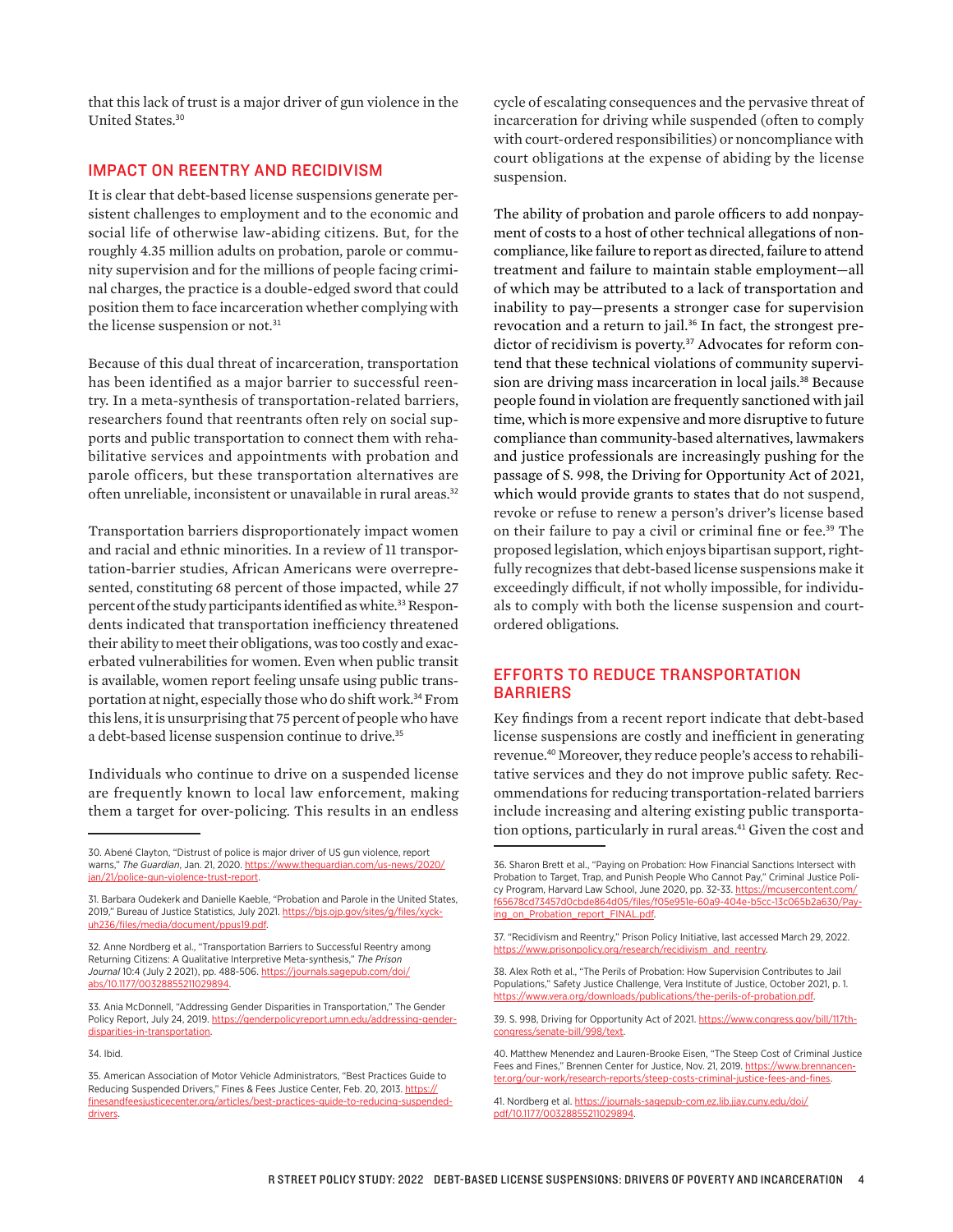time needed to invest in more robust public transit systems, a more expedient approach includes community-supported ride-share services.<sup>42</sup> To this end, Uber and Lyft have partnered with community-based health organizations to offer transportation to medical appointments at a fraction of the cost of a taxi.<sup>43</sup> A review of the use of ride-shares to overcome transportation barriers to non-emergency medical appointments found that this option might fill transportation gaps, but, because ride-shares are more available in urban areas, it is difficult to tell if the needs of more rural individuals are being met.<sup>44</sup> More importantly, the discounted rate is currently only available for non-emergency medical appointments, which does not address the needs of people who require transportation to work, school, probation and parole appointments, or rehabilitative programming.

Increasing and altering safe, reliable routes of public transportation and ride-share opportunities is a complex, timeconsuming and costly endeavor. When considering the billions of dollars owed in government fines and fees and the policy's lack of efficacy in collecting debt, a more expedient approach would be to discontinue the practice of suspending driver's licenses to compel court payments or to significantly modify the processes by which the fines and fees are levied.

### POLICY IMPLICATIONS

Reformers of debt-based license-suspension programs advocate for a number of policy changes to curtail the use of license suspensions to collect government debt. Interviewees from one study support repealing penalties for inability to pay; alternative payment and penalty options; improved processes for debt collection and license restoration; and the consideration of income and individual circumstances when imposing penalties.<sup>45</sup> One research center advocates for the elimination of state and local court-imposed fees; a state requirement that courts consider ability to pay when imposing fines; the discontinuation of jailing people for nonpayment; ending license suspensions for nonpayment of criminal fines and fees; improved data automation practices; and the passage of state laws purging outstanding court-ordered debt that is unlikely to be paid.<sup>46</sup> To this end, S. 998, the Driving for Opportunity Act of 2021, authorizes the Department of Justice to offer grants to states that discontinue the practice of suspending, revoking or refusing to renew a driver's license based on the individual's inability to pay a civil or criminal fee.<sup>47</sup>

To defray the costs of policy reform, the federal grant will cover the state costs of restoring licenses that have been suspended for unpaid debt and maximizing the number of individuals that are eligible to have their driving privileges reinstated. The proposed legislation will also aid individuals living in areas where public transportation is limited. Lastly, the bill will ease the burden on states operating under state and local laws authorizing the use of license suspension, revocation or refusal to renew a debt-based license or vehicle registration during the three-year period ending on the date of grant application or grant receipt.

#### **CONCLUSION**

All 50 states currently have legislation that allows driving privileges to be suspended, revoked or not renewed for nonpayment of fines and fees.<sup>48</sup> The penalty is not tied to public safety, nor are the financial penalties determined by one's ability to pay. Given the importance of having a valid driver's license to maintain stable employment and earn the wages that are needed to satisfy all court-ordered obligations, including debt repayment, laws that permit local, state and federal courts to suspend driving privileges are counterintuitive. Further, for an estimated 11 million adults who have had their driving privileges taken away in an effort to collect tens of billions of dollars of government-owned debt, these policies are ineffective and increase rates of incarceration and recidivism, which decreases public safety.<sup>49</sup> This practice criminalizes poverty and disproportionately impacts racial and ethnic minorities.

In addition to adversely affecting individuals, the enforcement of license suspensions detracts from police time, and the cyclical process of increasing financial penalties and imposing incarceration for noncompliance is not an effective use of the judicial system. Increased citizen-police interactions can also increase violent outcomes and endanger police and civilian lives.

There are a number of other policy recommendations that could improve the collection of government debt, including calculating the ability to pay when imposing financial penalties and setting reasonable payment plans. Courts could

<sup>42.</sup> Ibid.

<sup>43.</sup> Jaime Rosenberg, "Uber, Lyft Launch Efforts to Eliminate Transportation Barriers to Healthcare," The American Journal of Managed Care, March 6, 2018. [https://www.](https://www.ajmc.com/view/uber-lyft-launch-efforts-to-eliminate-transportation-barriers-to-healthcare) [ajmc.com/view/uber-lyft-launch-efforts-to-eliminate-transportation-barriers-to](https://www.ajmc.com/view/uber-lyft-launch-efforts-to-eliminate-transportation-barriers-to-healthcare)[healthcare.](https://www.ajmc.com/view/uber-lyft-launch-efforts-to-eliminate-transportation-barriers-to-healthcare)

<sup>44.</sup> Laura Fraade-Blanar et al., "Going to the Doctor: Rideshare as Nonemergency Medical Transportation," Rand Corporation, 2021. [https://www.rand.org/pubs/](https://www.rand.org/pubs/research_reports/RRA1019-1.html) [research\\_reports/RRA1019-1.html](https://www.rand.org/pubs/research_reports/RRA1019-1.html).

<sup>45.</sup> ACLU Research Report. [https://www.aclu.org/sites/default/files/field\\_document/](https://www.aclu.org/sites/default/files/field_document/reckless_lawmaking_aclu_final_4.19.21.pdf) [reckless\\_lawmaking\\_aclu\\_final\\_4.19.21.pdf.](https://www.aclu.org/sites/default/files/field_document/reckless_lawmaking_aclu_final_4.19.21.pdf)

<sup>46.</sup> Menendez and Eisen. [https://www.brennancenter.org/our-work/research-reports/](https://www.brennancenter.org/our-work/research-reports/steep-costs-criminal-justice-fees-and-fines) [steep-costs-criminal-justice-fees-and-fines.](https://www.brennancenter.org/our-work/research-reports/steep-costs-criminal-justice-fees-and-fines)

<sup>47.</sup> S. 998, Driving for Opportunity Act of 2021. [https://www.congress.gov/bill/117th](https://www.congress.gov/bill/117th-congress/senate-bill/998/text)[congress/senate-bill/998/text.](https://www.congress.gov/bill/117th-congress/senate-bill/998/text)

<sup>48. &</sup>quot;Sens. Coons, Wicker Re-Introduce the Driving for Opportunity Act." https://www. freetodrive.org/2021/03/25/sens-coons-wicker-re-introduce-the-driving-for-opportunity-act/#page-content.

<sup>49.</sup> Ibid.